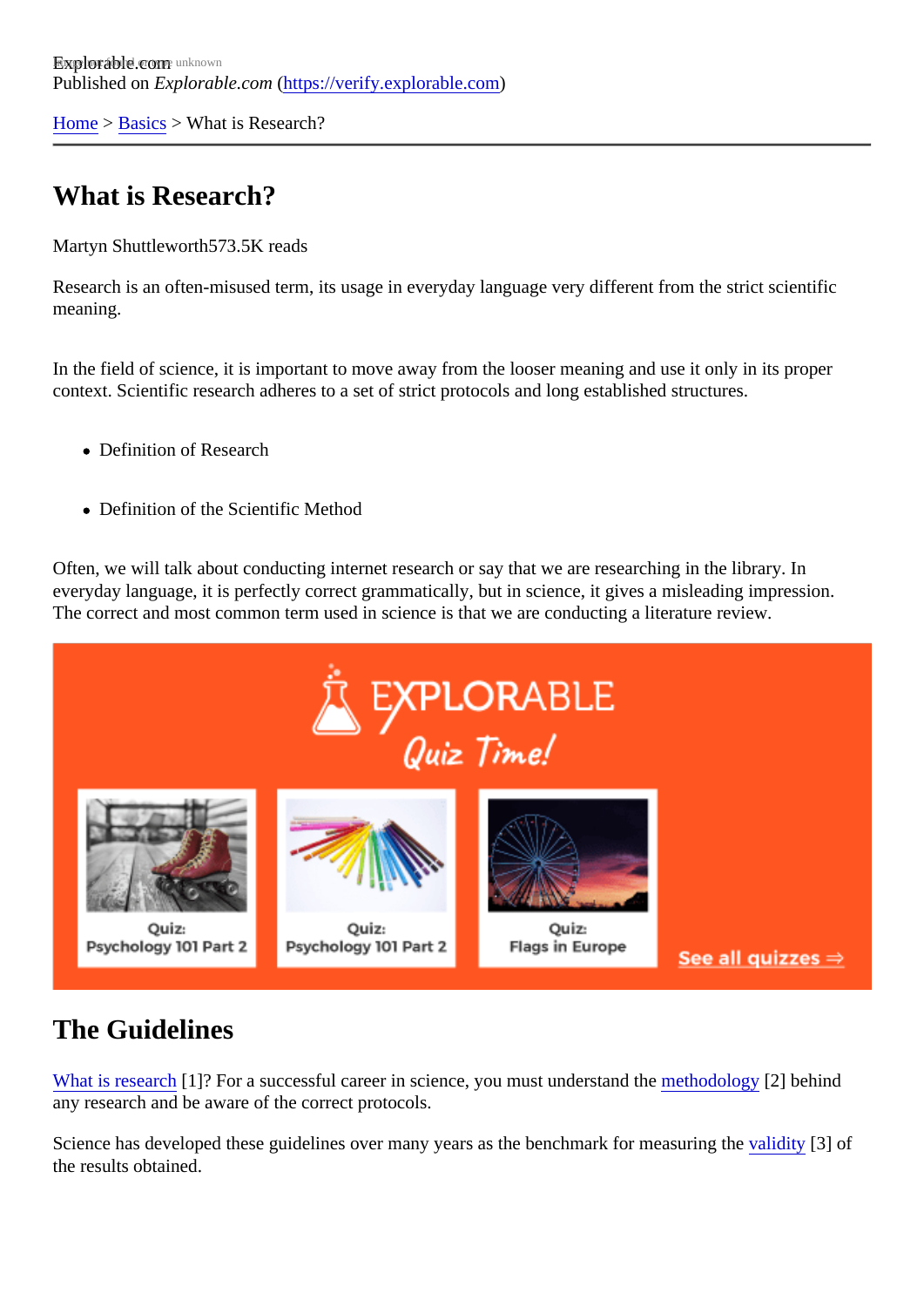Failure to follow the guidelines will prevent your findings from being accepted and taken seriously. These protocols can vary slightly between scientific disciplines, but all follow the same basic structure.

# Aims of Research

The generatims of researc<sup>[4]</sup> are:

- [Observe](https://verify.explorable.com/observational-study)<sup>[5]</sup> and Describe
- [Predic](https://verify.explorable.com/prediction-in-research)t[6]
- Determination of th[e Cause](https://verify.explorable.com/cause-and-effect) \$7]
- Explain

[Purpose of Resear](https://verify.explorable.com/purpose-of-research) $[8]$  - Why do we conduct research? Why is it necessary?

## Steps of the Scientific Process

The [steps of the scientific proce](https://verify.explorable.com/steps-of-the-scientific-method)<sup>[93]</sup> has a structure similar to an hourglass - The structure starts with general questions, narrowing down to focus on opterific aspect 10], the[n designing researc](https://verify.explorable.com/research-designs)h 1] where we can observe and analyze this aspect. At last, the hourglass widens and the r[esearcher](https://verify.explorable.com/drawing-conclusions) [12] and [generalize](https://verify.explorable.com/what-is-generalization)\$13] the findings to the real world.

Steps of the Scientific Method

Image not found or type unknown

- Summary of th[e Elements in Scientific Resear](https://verify.explorable.com/scientific-elements)ch 4]
- 1) Setting a Goal

Research in all disciplines and subjects, not just science, must begin with a clearly goal [10]. This usually, but not always, takes the form drim othesis 15].

For example, an anthropological study may not have a specific hypothesis or principle, but does have a specific goal, in studying the culture of a certain people and trying to understand and interpret their behavi

The whole study is designed around this clearly defined goal, and it should address a unique issue, buildir upon previous research and scientifically accepted fundamentals. Whilst nothing in science can be regard as truth, basic assumptions are made at all stages of the research, building upon widely accepted knowled

### 2) Interpretation of the Results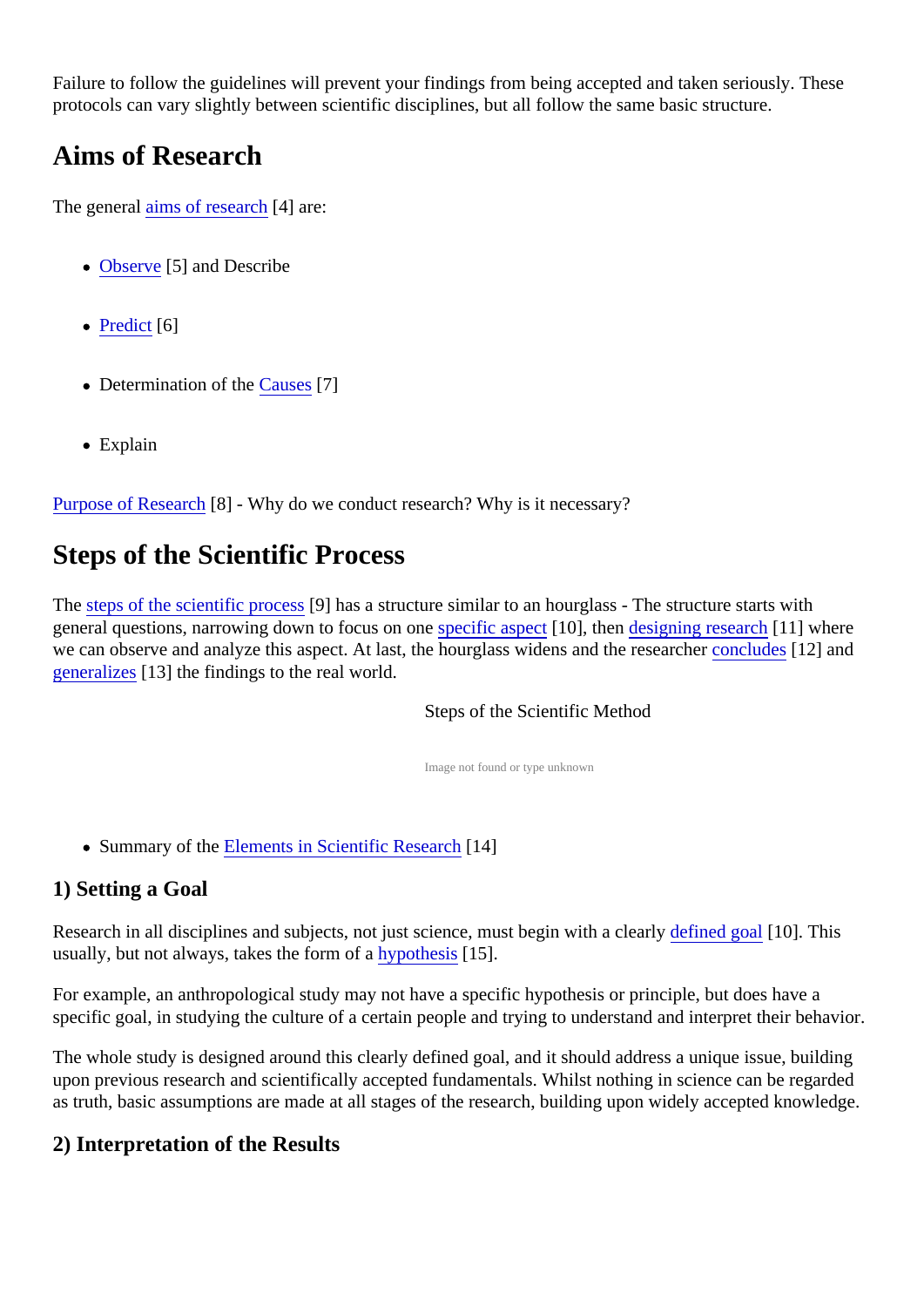Research does require some interpretation and polation [13] of results.

In scientific research, there is always some kind of connection between data (information gathered) and w the scientist think that the data looks as it does. Often the researcher looks at the data gathered, and then comes to [a conclusion](https://verify.explorable.com/drawing-conclusions) [12] of why the data looks like it does.

A history paper, for example, which just reorganizes facts and makes no commentary on the results, is not research but **review**[16].

If you think of it this way, somebody writing a school textbook is not performing research and is offering no new insights. They are merely documenting pre-existing data into a new format.

If the same writer interjects their personal opinion and tries to prove or disprove thesis<sup>15</sup>], then they are moving into the area of genuine research. Science tendsetopes inentation[17] to study and interpret a specific hypothesis or question, allowing a gradual accumulation of knowledge that slowly becomes a basic assumption.

### 3) Replication and Gradual Accumulation

For any study, there must be a clear procedure so that the experiment can be replicated and the results verified.

Again, there is a bit of a grey area torservation-based researoh, as is found in anthropology, behavioral biology and social science, but they still fit most of the other criteria.

Planning an[d designing](https://verify.explorable.com/conducting-an-experiment) 17] the [experimental metho](https://verify.explorable.com/experimental-research)d 8], is an important part of the project and should revolve around answering specific predictions **and strips** 10]. This will allow an exact duplication and verification by independent researchers, ensuring that the results are accepted as real.

Most [scientific researc](https://verify.explorable.com/what-is-research)h[19] looks at an area and breaks it down into easily tested pieces.

The gradual experimentation upon these individual pieces will allow the larger questions to be approached and answered, breaking down a large and seemingly insurmountable problem, into manageable chunks.

True research never gives a definitive answer but encourages more research in another direction. Even if [hypothesi](https://verify.explorable.com/research-hypothesis)s<sup>[15]</sup> is disproved, that will give an answer and generate new ideas, as it is refined and develope

Research is cyclical, with the results generated leading to new areas or a refinement of the original proces

#### 4) Conclusion

The term[, research](https://verify.explorable.com/definition-of-research)[20], is much stricter in science than in everyday life.

It revolves around using the seithtic method<sup>[21]</sup> to generate hypotheses and provide analyzable results. All scientific research has a goal and ulti[mate](https://verify.explorable.com/aims-of-research) [4], repeated and refined experimentation gradually reaching an answer.

These results are a way of gradually uncovertion that finding out about the processes that drive the universe around us. Only by having a rigid structure to experimentation, can results be verified as accepta contributions to science.